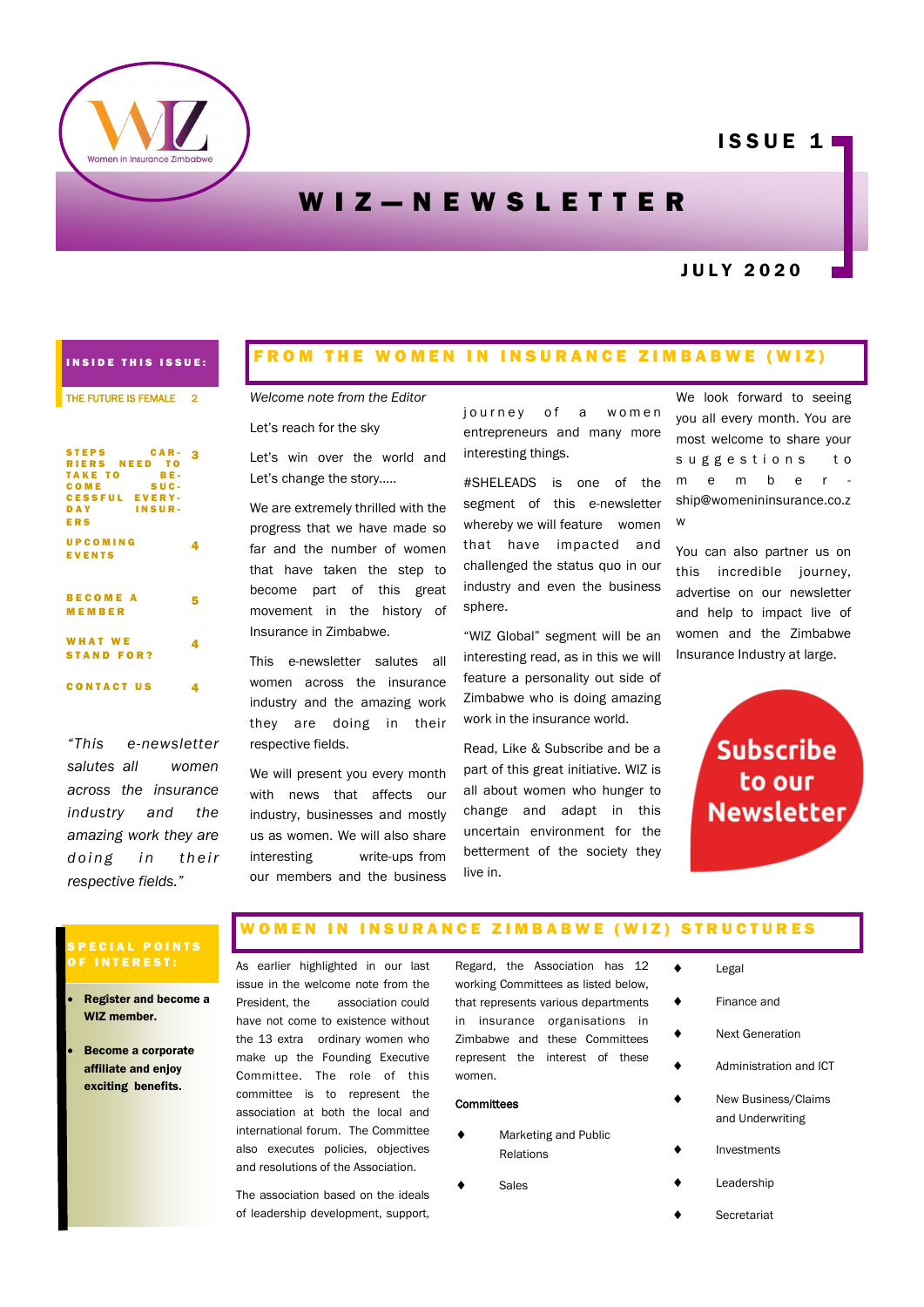## THE FUTURE IS FEMALE

Historically, the division of labour has been organised along gender lines.

I remember one day having a discussion with my mum and she told me how she ended up being a teacher. Back in the days, jobs were gender defined, there was naked discrimination towards women who wanted to take up "masculine" jobs. One would be directly discouraged to take up engineering type of jobs, she said to me, "I was led to choosing between teaching and nursing even though I wanted to be an artisan"

Coming back to the office jobs, most women were into administration work. They were never seen fit to take up the huge challenges, to fill in the big posts, to try the hardest tasks. I would say women were treated with some prescriptive caution yet they had to work twice as hard to be heard. There was always a glass ceiling for them at every turn.

However in the last years, there has been a reasonable change across the globe in appreciating women and giving them a rational chance in organisations. Statistics depict that there is a fair number of women in middle management jobs but the executive posts are still male dominated.

Despite optimistic views that women have broken through barriers to senior positions, they are still underrepresented in governance, directorship, and executive leadership. They still face untold discrimination for the highest positions. Could it be the organisational cultures, or are they still perceived as an inferior group? Are the women putting enough effort to earn the positions?

Are we equally positioning ourselves for the next vacant executive posts?

Most organisations appreciate that women bring a unique force in organisations. A research done by Centre for Creative Leadership (USA) outlined that having more women in the workplace actually makes an organisation a better place to work. Having a higher percentage of female talent in an organization predicted more profitability, more job satisfaction, more organizational dedication, more meaningful work and less burnout.

It is time for all women to fully use their potential for better, to demand all the equality there is in organisations. I am grateful for our very own Grace Muradzikwa, who has shown us that it can be done even in our Insurance Industry. Women are indispensable, organisations now need them more than before. Let us build a bridge for an equitable future, connecting to others and imagining more prosperous and more fulfilling work.

### IT CAN BE DONE!!!!!!!

Fungai Charumbira fuecharumbira@gmail.com +263775925558

*If you wish to contribute to the WIZ Newsletter submit your articles to membership@womenininsurance.co.zw by the 16th day of every month*

"Having a higher percentage of female talent in an organization predicted more profitability, more job satisfaction, more organizational dedication, more meaningful work and less burnout."

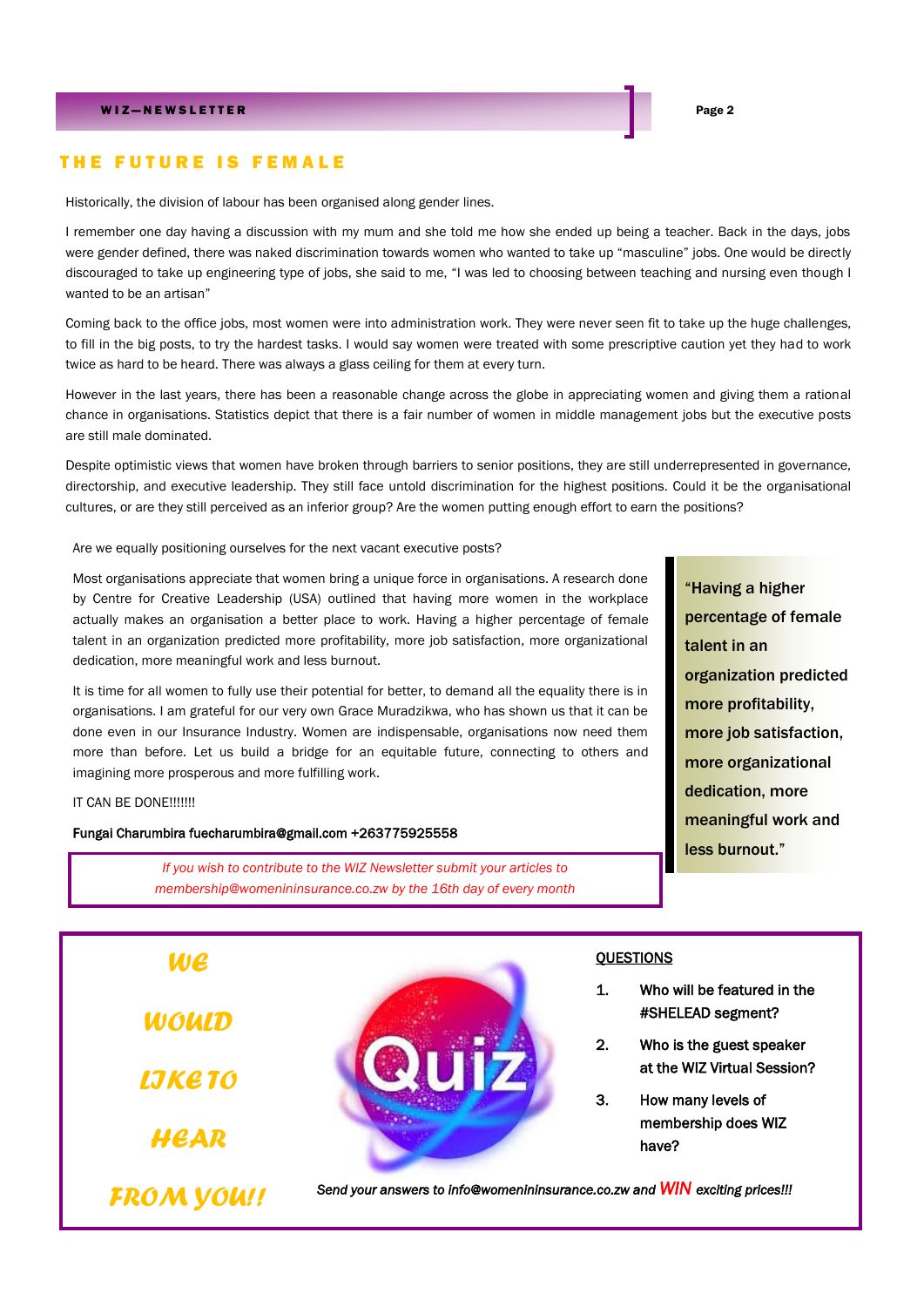## W I Z — N E W S L E T T E R Page 3

## SIX KEY STEPS CARRIERS NEED TO TAKE TO BECOME SUCCESSFUL EVERYDAY INSURERS

Carriers pivoting to an Everyday Insurer business model must focus their technology investments on enhancing the customer experience.

By forging closer ties with their customers and becoming Everyday Insurers, carriers can quickly expand their product offerings and tap a host of new lucrative revenue sources. They can profit from fresh distribution partnerships, for example, as well as more effective cross-selling, broader risk coverage and innovative protection services.

Open ecosystems: Build ecosystems and platforms that interlink with key partners within and outside the insurance industry.

Roll-out living services: Develop a business model that gathers and analyses large volumes of real-time customer data to deliver highly-customized "living services" on a large scale.

Adapt for customer needs: Use insights into patterns of customer behavior to adapt organizational structures, processes and technology

Furthermore, Everyday Insurers can generate additional revenues, from outside their traditional markets, by monetizing customer data and collaborating with a range of diverse ecosystem partners.

Shifting from their traditional approaches to business, as I mentioned in my previous blog post, is far from easy. But the rewards of such a pivot are likely to be substantial.

To become successful Everyday Insurers, carriers need to take six key actions.

services.

Rebalance technology investment: Reallocate spending to create a digital platform that supports new "living services" while continuing to modernize legacy systems.

When taking these steps, insurers need to keep their business strategy, operating m odel, and associated investments, focused on enhancing the customer experience. This is vital to the success of an Everyday Insurer. When pivoting from being a

D is solve rigid structures: Traditional hierarchies and silos should give way to a "hacking culture" that isn't constrained by brands, business lines or distribution channels. Instead, it draws on a wide range of skills and resources to proactively develop customer solutions.

Foster liquid talent: Deploy highly - fo cused teams. comprising in-house and external talent and supported by artificial intelligence systems, to quickly develop or adapt "living services" that enrich customer relations.

traditional insurer to becoming an Everyday Insurer, carriers must balance their allocation of resources for their future needs with the spending they need to support their current requirements. If they move too slowly they could be left behind by competitors and become obsolete. But if they shift too quickly, they risk over-investing in their future business and neglecting the funding needed by their current core business.



*Shift from traditional business approaches*

"..Everyday Insurers can generate additional revenues, from outside their traditional markets, by monetizing customer data and collaborating with a range of diverse ecosystem partners.".



**THE TRADITIONAL INSURER** 

## **THE EVERYDAY INSURER**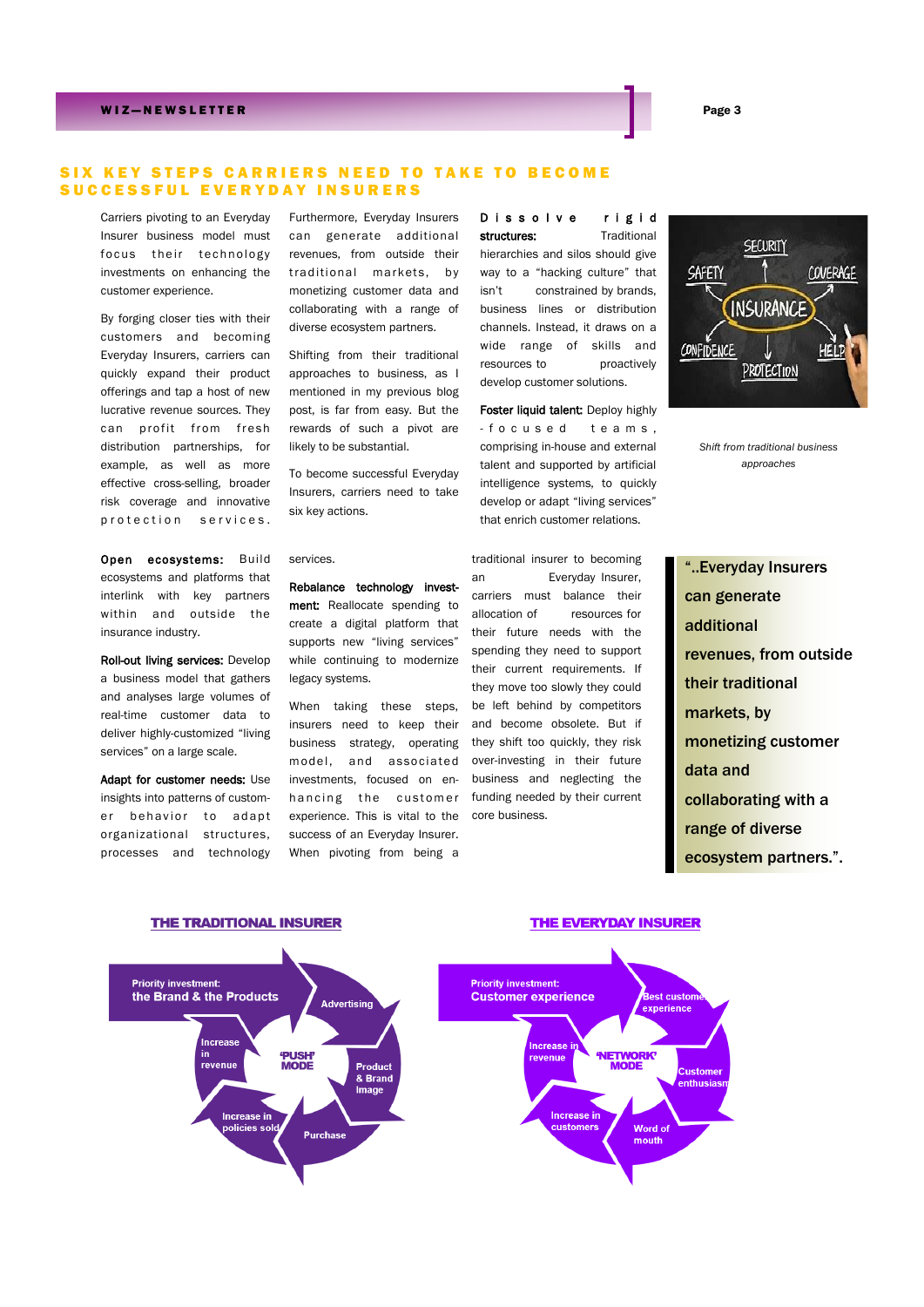# U P C O M I N G E V E N T S



Made with PosterMyWall.com

● 41 Caithness Road<br>Eastlea, Harare,<br>Zimbabwe

The Old Mutual Women's Network will be hosting a virtual Marathon themed "Feed a Family" starting 4 July 2020 at 00:00hrs (12 midnight) and finishing on 5 July at 23:59hrs depending on participant time zone.

The minimum participation fee is ZWL50.00 or US\$5. You can however pay more as proceeds will be donated to charity to provide food assistance for vulnerable families in Zimbabwe.

Participants from all over the world are invited to participate in the fun event to support a good cause. Runners can choose to walk and/run 10km, 21km or 42km.

For registrations contact Kuda Mswaka on +263772520342

## #OWNVirtualMarathon

## WE HAVE EXCITING NEWS!

The Women In Insurance Zimbabwe (WIZ) will be hosting a Virtual Meet and Greet Session on Friday the 3rd of July 2020 at 1400hrs. We look forward to an informative and interactive discussion with our Guest Speaker Dr. Nozipo Maraire.

Dr. Maraire is an acclaimed Zimbabwean born neurosurgeon, writer and entrepreneur. She is the author of Zenzele: A Letter for My Daughter. The novel was published in 1996, was a New York Times "Notable Book of the Year" and a Boston Globe bestseller. She is also a public speaker.

She will be talking to all things COVID-19, its impact on our industry, businesses in general and us as "Women"

The same meeting will formally introduce WIZ, its mandate, objectives and structures.

You don't want to miss this exciting event, neither does nay one of your colleagues have to. Tell a friend, to invite a friend and share with others! LEARN. GROW. INTERACT with other women insurance practitioners and experts.

To register submit your name and email addresses to membership@womenininsurance.co.zw.

**ALONE, TOGETHE** Register for the #OWNVirtualMarathon